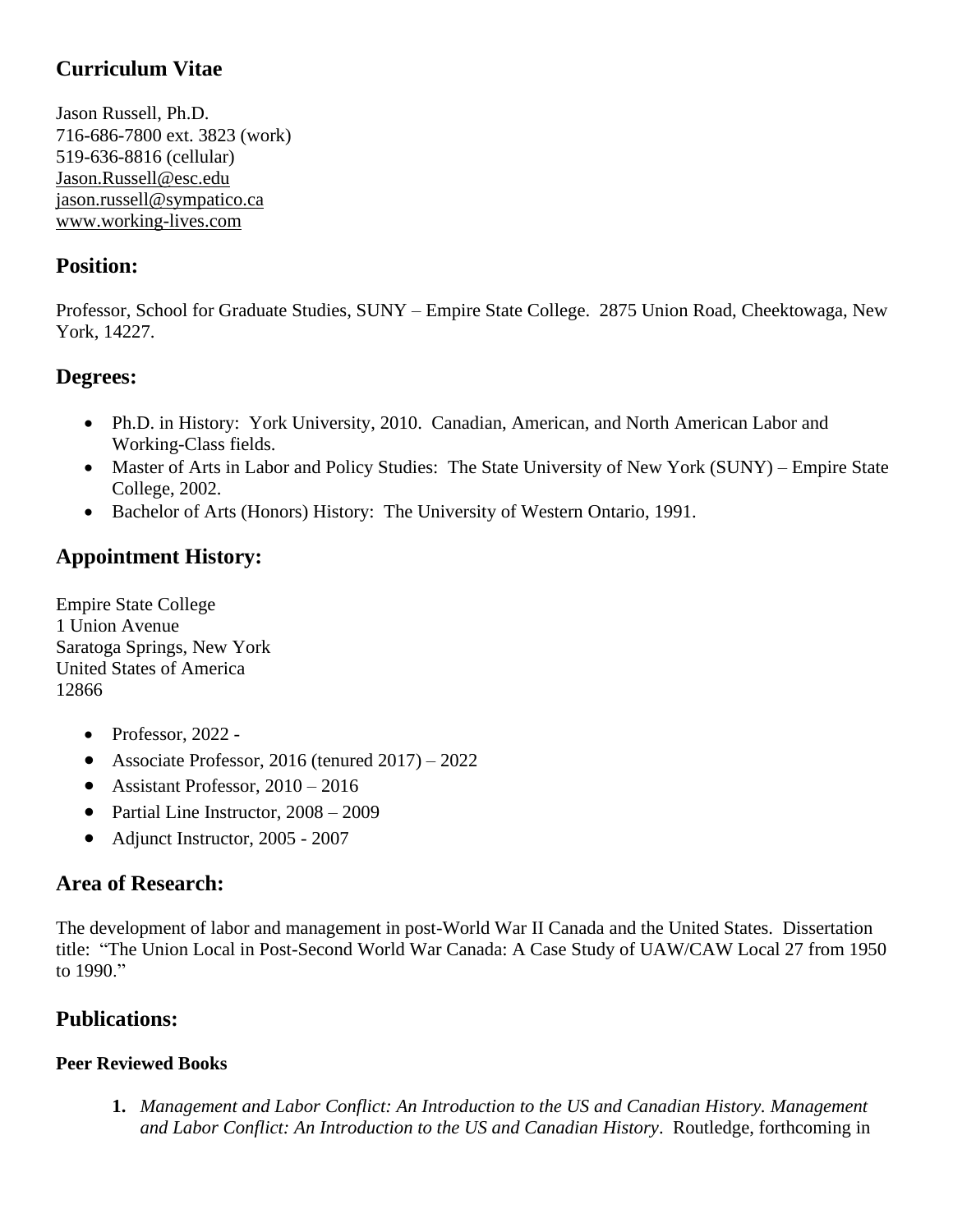October 2022. [https://www.routledge.com/Management-and-Labor-Conflict-An-Introduction-to](https://www.routledge.com/Management-and-Labor-Conflict-An-Introduction-to-the-US-and-Canadian-History/Russell/p/book/9780367271251)[the-US-and-Canadian-History/Russell/p/book/9780367271251.](https://www.routledge.com/Management-and-Labor-Conflict-An-Introduction-to-the-US-and-Canadian-History/Russell/p/book/9780367271251)

- **2.** *Making Managers in Canada, 1945 – 1990: Companies, Community Colleges, and Universities.*  New York: Routledge, 2018. [https://www.routledge.com/Making-Managers-in-Canada-1945-1995-](https://www.routledge.com/Making-Managers-in-Canada-1945-1995-Companies-Community-Colleges-and/Russell/p/book/9781138691315) [Companies-Community-Colleges-and/Russell/p/book/9781138691315.](https://www.routledge.com/Making-Managers-in-Canada-1945-1995-Companies-Community-Colleges-and/Russell/p/book/9781138691315)
- **3.** *Our Union: UAW/CAW Local 27 from 1950 to 1990*. Edmonton: Athabasca University Press, 2011. <https://www.aupress.ca/books/120195-our-union/>

### **Trade Books**

- **1.** *Canada, A Working History*. Toronto: Dundurn Press, 2021. [https://www.dundurn.com/books\\_/t22117/a9781459746022-canada--a-working-history.](https://www.dundurn.com/books_/t22117/a9781459746022-canada--a-working-history)
- **2.** *Leading Progress: The Professional Institute of the Public Service of Canada, 1920 - 2020*. Toronto: Between the Lines Books, 2020. [https://btlbooks.com/book/leading-progress.](https://btlbooks.com/book/leading-progress)

## **Peer Reviewed Journal Articles**

- **1.** "The Rejection of Industrial Democracy by Berle and Means and the Emergence of the Ideology of Managerialism" co-authored with Andrew Smith (University of Liverpool Management School) and Kevin Tennent (University of York Management School) *Economic and Industrial Democracy*, vol. 43, 1: pp. 98-122. [https://doi.org/10.1177%2F0143831X19883683.](https://doi.org/10.1177%2F0143831X19883683)
- **2.** "Finding a Turn in Canadian Management Through Archival Documents" *Journal of Management History*, Vol. 25 (2019) No. 4, pp. 550-564. [https://www.emerald.com/insight/content/doi/10.1108/JMH-02-2018-0020/full/html,](https://www.emerald.com/insight/content/doi/10.1108/JMH-02-2018-0020/full/html) DOI: 10.1108/JMH-02-2018-0020
- **3.** "Berle and Means' The Modern Corporation and Private Property: the Military Roots of a Stakeholder Model of Corporate Governance" co-authored with Andrew Smith (University of Liverpool Management School) and Kevin Tennent (University of York Management School) *Seattle University Law Review*, Volume 42, Issue 2 (2019), pp. 535-563. <https://digitalcommons.law.seattleu.edu/sulr/vol42/iss2/12/>
- **4.** "′Caterpillar hates unions more than it loves profits': The Electro-Motive Closure and the Dilemmas of Union Strategy" co-authored with Stephanie Ross (McMaster University School of Labour Studies) *Labour/LeTravail* vol 81 (Spring 2018), pp. 53-86. [http://www.lltjournal.ca/index.php/llt/article/view/5882/6741,](http://www.lltjournal.ca/index.php/llt/article/view/5882/6741) DOI: 10.1353/llt.2018.0002
- **5. "**Finding Canada's History of Capitalism in the Work of Craig Heron" *Left History* vol 21(1) Spring/Summer 2017, pp. 43-50*.*  [https://lh.journals.yorku.ca/index.php/lh/article/view/39413/35708.](https://lh.journals.yorku.ca/index.php/lh/article/view/39413/35708)
- **6.** "Towards Polyphonic Constitutive Historicism: A New Methodology for Management Research" co-authored with Andrew Smith (University of Liverpool Management School), *Management and Organizational History* volume 11 (issue 2), pp. 236-251. [https://doi.org/10.1080/17449359.2015.1115742.](https://doi.org/10.1080/17449359.2015.1115742)
- **7.** "Organization Men and Women: Making Managers at Bell Canada from the 1940s to the 1960s" *Management and Organizational History, Management and Organizational History* volume 10 (issue 3-4), pp. 213-229. [https://doi.org/10.1080/17449359.2015.1098546.](https://doi.org/10.1080/17449359.2015.1098546)
- **8.** "Al Campbell and the Left: Building UAW/CAW Local 27" *Just Labour: A Canadian Journal of Work and Society* vol 17&18, pp. 155-167. [http://www.justlabour.yorku.ca/volume17/pdfs/11\\_jrussell\\_press.pdf.](http://www.justlabour.yorku.ca/volume17/pdfs/11_jrussell_press.pdf)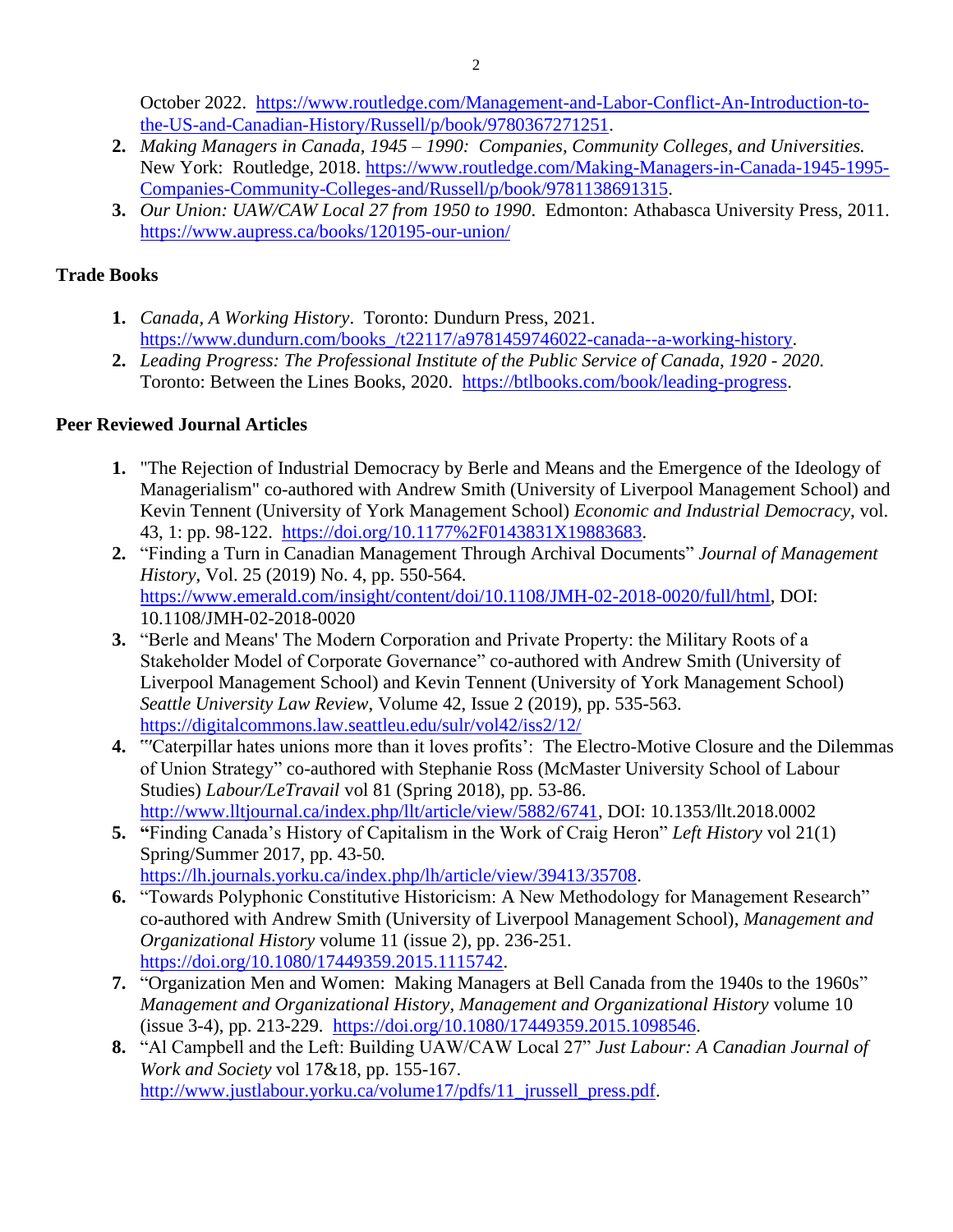#### **Peer Reviewed Book Chapters**

- **1.** "Adolf Berle's Critique of U.S. Corporate Interests in the Caribbean Basin", co-authored with Andrew Smith (University of Liverpool Management School) and Kevin Tennent (University of York Management School) in *A History of Socially Responsible Business, c.1600–1950*, William Pettigrew and David Smith, ed. Basingstoke: Palgrave Macmillan, 2017, pp.243-270. [https://link.springer.com/chapter/10.1007/978-3-319-60146-5\\_10.](https://link.springer.com/chapter/10.1007/978-3-319-60146-5_10)
- **2.** "Perils and Prospects: the US Labor Movement's Response to the Economic Crisis" in *Trade Unions and the Global Crisis: Labor's Visions, Strategies and Responses*, Michael Fichter, Melissa Serrano, and Edlira Xhafa, ed. Geneva: International Labor Organization (ILO), 2011, pp.221-233. [https://www.ilo.org/wcmsp5/groups/public/---dgreports/---dcomm/--](https://www.ilo.org/wcmsp5/groups/public/---dgreports/---dcomm/---publ/documents/genericdocument/wcms_163867.pdf) [publ/documents/genericdocument/wcms\\_163867.pdf.](https://www.ilo.org/wcmsp5/groups/public/---dgreports/---dcomm/---publ/documents/genericdocument/wcms_163867.pdf)

#### **Trade Book Chapter**

• "New Trends and Issues in the Study of Canadian Business History" in *Becoming 150: 150 Years of Canadian Business History*, Mark S. Bonham, ed. Toronto: Canadian Business History Association, 2018, pp. 240-248. [https://cbha-acha.ca/index.php/product/becoming-150-150-years-of-canadian](https://cbha-acha.ca/index.php/product/becoming-150-150-years-of-canadian-business-history/)[business-history/.](https://cbha-acha.ca/index.php/product/becoming-150-150-years-of-canadian-business-history/)

#### **Peer Reviewed Research Note**

• "'Just Business": 1970s Management Paternalism and Failed Service Sector Unionization" *Labour/Le Travail* vol 72 (Fall 2013), pp. 129-148. [http://www.lltjournal.ca/index.php/llt/article/view/5714/6576.](http://www.lltjournal.ca/index.php/llt/article/view/5714/6576)

#### **Peer Reviewed Encyclopedia Entries**

- **1.** Collective Bargaining" in *The Oxford Encyclopedia of American Business, Labor, and Economic History*. Melvyn Dubofsky, ed. Oxford and New York: Oxford University Press, 2013, pp. 126-128.
- **2.** "The Dunlop Commission" in *The Encyclopedia of U.S. Labor and Working-Class History*, volume one. "Eric Arnesen, ed. New York and London: Routledge, 2007, pp. 391-392.
- **3.** "Operation Dixie" in *The Encyclopedia of U.S. Labor and Working-Class History*, volume three. Eric Arnesen, ed. New York and London: Routledge, 2007, pp. 1040-1042.

#### **Review Essay**

• "The Ongoing Challenge: American Workers and Unions" review essay, *Labor/Le Travail* vol. 62 (Fall 2008), pp. 223-234.

#### **Book Reviews**

- **1.** *In the Kingdom of Shoes: Bata, Zlin, Globalization, 1894-1948* forthcoming in *Labour/Le Travail.*
- **2.** *Re-Union: How Bold Labor Reforms Can Repair, Revitalize, and Reunite the United States* by David Madland, forthcoming in the *British Journal of Industrial Relations*.
- **3.** *Shift Change: Scenes From A Post-Industrial Revolution* by Stephen Dale, *Literary Review of Canada*, November 2021.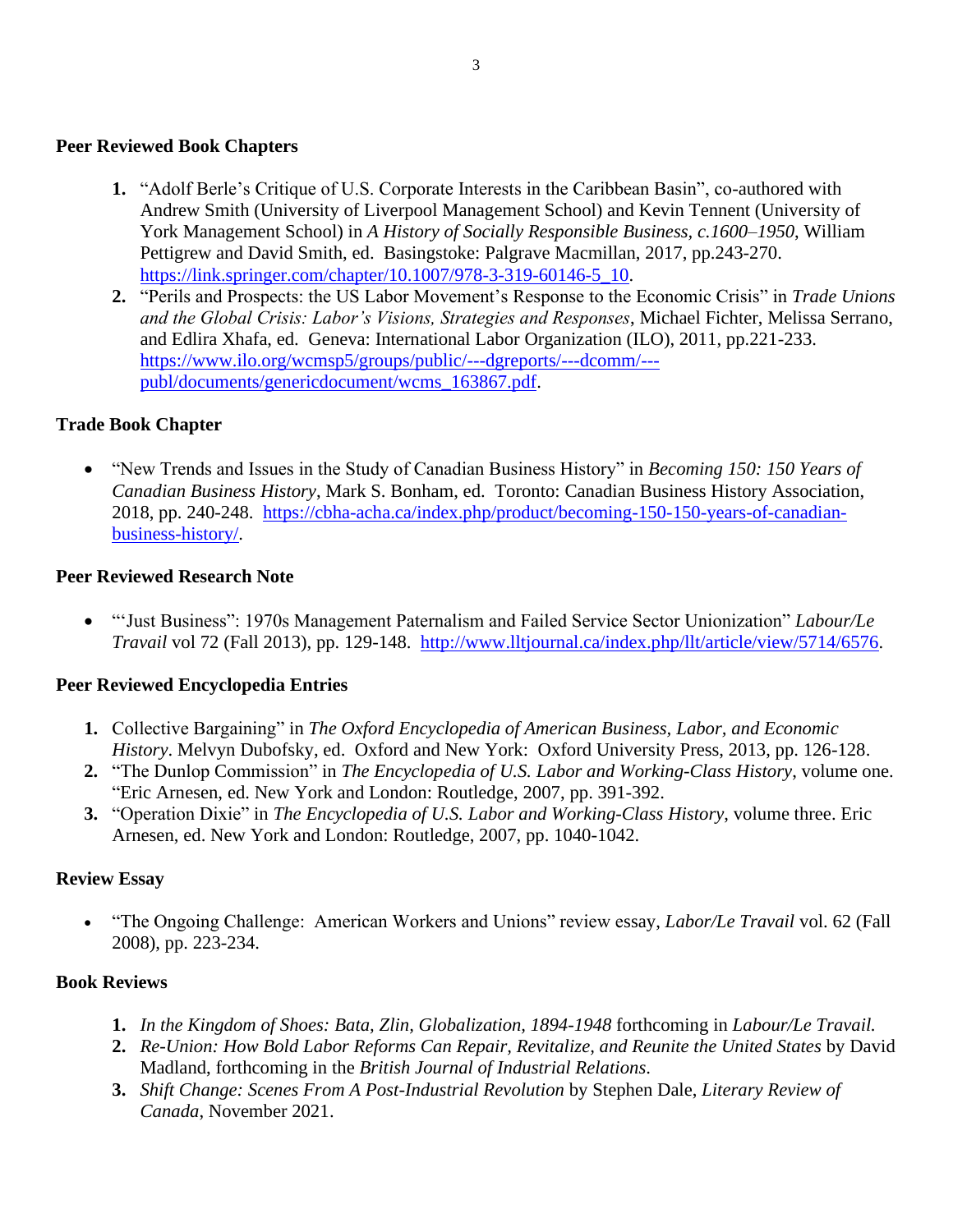- **4.** *Divided Unions: The Wagner Act, Federalism, and Organized Labor* by Alexis N. Walker, *British In Journal of Industrial Relations* Dec 2020, vol. 58 Issue 4, pp. 1049-1051.
- **5.** *25 Years of Ed Tech* by Martin Weller, *All About Mentoring*, issue 54, autumn 2020, pp. 120-121.
- **6.** *Managerial Control of American Workers: Methods and Technology from the 1880s to Today* by Mel van Elteren, *Labour/LeTravail* vol 84 (Fall 2019), pp. 356-358.
- **7.** *The Golden Passport: Harvard Business School, the Limits of Capitalism, and the Moral Failure of the MBA Elite* by Duff McDonald, *Business History* vol 61(4), pp. 739-740.
- **8.** *If We Can Win Here: The New Front Lines of the Labor Movement* by Fran Quigley, *Labour/LeTravail* vol 80 (Fall 2017), pp. 350-351*.*
- **9.** *Union Power: Solidarity and Struggle in Niagara* by Carmela Patrias and Larry Savage, *Labor: Working-Class History of the Americas* vol 14, no 2, pp. 140-141*.*
- **10.** *Inside the Ford-UAW Transformation: Pivotal Events in Valuing Work and Delivering Results,* by Joel Cutcher-Gershenfeld; Dan Brooks and Martin Mulloy, *British Journal of Industrial Relations* vol 54 (4) December 2016, pp. 875–877.
- **11.** *Smart Globalization: the Canadian Business and Economic History Experience* by Andrew Smith and Dimitry Anastakis, *Business History Review* 90(02) June 2016, pp. 399-401.
- **12.** *Workers in Hard Times: A Long View of Economic Crises* by Leon Fink, Joseph A. McCartin, and Joan Sangster, *Canadian Historical Review* vol 96, no 1 (March 2015), pp. 148-150.
- **13.** *Chavs: the Demonization of the Working Class* by Owen Jones, *Labor/Le Travail,* vol 70 (Fall 2012), pp. 345-347.
- **14.** *Why David Sometimes Wins: Leadership, Organization, and Strategy in the California Farm Worker Movement* by Marshall Ganz, *Labor History Review,* vol 76, no 2 (August 2011), pp. 177-178*.*
- **15.** *On the Irish Waterfront: the Crusader, the Movie, and the Soul of the Port of New York* by James T. Fisher, *Industrial Relations Journal* vol 42, no 5 (September 2011), pp. 502-503*.*
- **16.** *Citizen Employers: Business Communities and Labor in Cincinnati and San Francisco, 1870 – 1916*  by Jeffrey Haydu, *Enterprise and Society* vol 12, no 3 (January 2011), pp. 706-707.
- **17.** *If You're In My Way, I'm Walking* by Thom Workman, *Labor/Le Travail,* vol 66 (Fall 2010), pp. 255-257.
- **18.** *Why Is There No Labor Party in the United States?* by Robin Archer, *Labor/Le Travail* vol. 65 (Spring 2010), pp. 231-233.
- **19.** *The State of Working America, 2006/2007* by Lawrence Mishel, Jared Bernstein, and Sylvia Allegretto, *Labor/Le Travail* vol. 61 (Spring 2008), pp. 287-289.
- **20.** *Radical Unionism in the Midwest, 1900 – 1950* by Rosemary Feurer*, Left History* vol 12.2 (Fall/Winter 2007), pp. 177-179.
- **21.** *If the Workers Took a Notion: The Right to Strike and American Political Development* by Josiah Bartlett Lambert, *Labor/Le Travail* vol 59 (Spring 2007), pp. 282-284.
- **22.** *What's Class Got to Do with It?* edited by Michael Zweig, *Labor/Le Travail* vol. 58 (Fall 2006), pp. 259-261.
- **23.** *The Paradox of American Unionism: Why Americans Like Unions Much More Than Canadians But Join Much Less* by Seymour Martin Lipset and Noah M. Meltz, *Labor Studies Journal* vol 31, no. 1 (Spring 2006), pp. 105-106.
- **24.** *Notes from Toyotaland: An American Engineer in Japan* by Darius Mehri, *Labor Studies Journal* vol 31, no 2 (Summer 2006), pp. 116-117.
- **25.** *No Collar: the Humane Workplace and It's Hidden Costs* by Andrew Ross*, Labor/Le Travail* vol 56 (Fall 2005), pp. 355-357.

#### **Magazine Article**

• "Labor and the NDP" *Our Times: Canada's Independent Labor Magazine* vol. 20, no 6, pp. 11-12.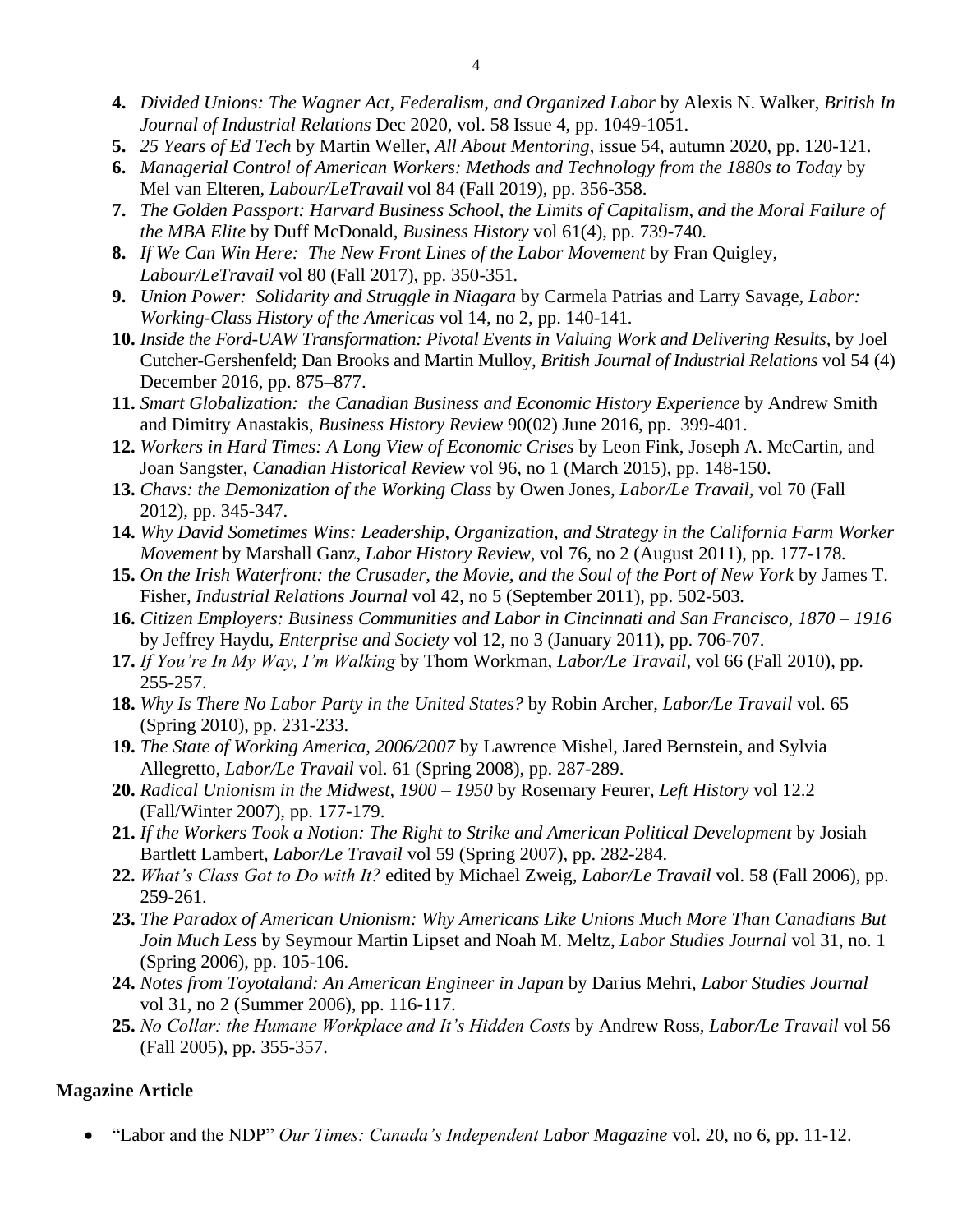### **Conference Participation:**

- **1.** "At the centre of it all: Canadian community colleges and management education from the 1960s to early 2000s" roundtable presentation at the Administration Studies Association of Canada Conference at Dalhousie University in Halifax, Nova Scotia, June 2022.
- **2.** "ʽWe will be around a lot longer than you'll be around': Women Leaders and Activists in the Professional Institute of the Public Service of Canada, 1950 to 2000" presented at the virtual annual meeting of the Canadian Historical Association, May 2021.
- **3.** "More Whitley Than Wagner: A Canadian Public Sector Union's Experience with Sectoral Bargaining from 1967 to 2000" presented at the virtual Labor and Working-Class History Association Conference, May 2021.
- **4. "**History, methodology, and historical organization studies: lessons learned while collecting and interpreting historical data," Professional Development Workshop convened with Nicholous Deal (Saint Mary's University), Gabrielle Durepos (Mount Saint Vincent University), Amy Thurlow (Mount Saint Vincent University), Patricia Genoe McLaren (Wilfred Laurier University), Mariana Paludi (Universidad Mayor), Sergio Wanderley (Fundação Getulio Vargas | FGV), and Bill Foster (University of Alberta) at the Administrative Studies Association conference (virtual) in June 2020.
- **5.** "The Causes and Consequences of Professional Worker Identity in a Canadian Public Sector Union, 1920 to 2020" accepted for the annual meeting of the Canadian Association for Work and Labour Studies in June 2020 at the University of Western Ontario.
- **6.** "Unanticipated Consequences: A Canadian Public Sector Union and Organizational Change in the Late 1960s" presented at the 11th International Critical Management Studies Conference in Milton Keynes, England in June 2019.
- **7. "**The Post-War Manager in Popular Media More Scorn than Adulation" presented at the Administrative Studies Association of Canada conference in St. Catharines, Ontario in May 2019.
- **8.** "What should business and management history look like in Canada? On the virtues of broad historiography" presented at the Atlantic Schools of Business Conference in Moncton in September 2018.
- **9.** "'*Sooner or Later You'll Discover Kelvinator'*": A Case Study of Management and Unionized Industrial Job Loss in 1969 Canada" presented at the Administrative Studies Association of Canada conference in Toronto in May 2018.
- **10.** "Finding Canada's History of Capitalism through Social History" presented at the Canadian Business History Association Conference in Toronto, Ontario in September 2017.
- **11.** "Berle and Means' *the Modern Corporation*: a Stakeholder Model of Corporate Governance" presented at the 77<sup>th</sup> annual meeting of the Academy of Management in Atlanta, Georgia in August 2017 (co-authored and presented with Andrew Smith and Kevin Tennent).
- **12.** "Looking for the Origins and Meaning of Management Education and Training in Canada in the Post-World War II Decades" presented at the 10<sup>th</sup> International Critical Management Studies Conference in Liverpool, England in July 2017.
- **13.** "Berle and Means' The Modern Corporation and Private Property: the Military Roots of a Stakeholder Model of Corporate Governance" presented at the Association of Business Historians Conference in Glasgow, Scotland in June 2017 (co-authored with Andrew Smith and Kevin Tennent).
- **14.** "Management Education at Canadian Community Colleges: the 1960s to the 1990s" presented at the Association of Business Historians Conference in Glasgow, Scotland in June 2017.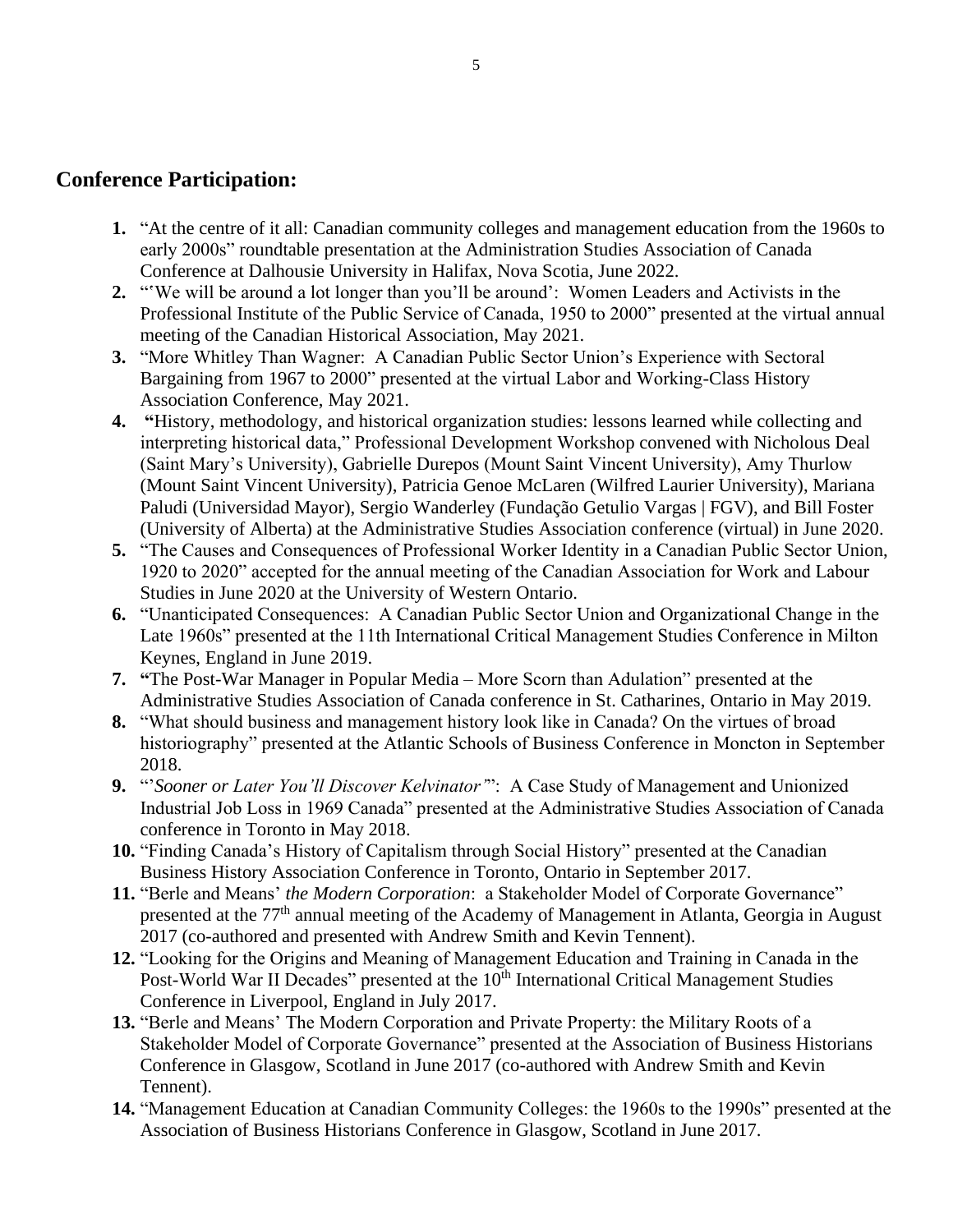- **15. "**Finding Canada's History of Capitalism in the Work of Craig Heron" presented at Scholarship, Activism, Public History: A Celebration of the Work and Leadership of Craig Heron held at York University in May 2017.
- **16.** "'Between Desired Performance and Actual Performance'": the Method and Meaning of Training Managers at Eaton's and Labatt's from the 1950s to the 1990s" presented at the European Business History Association 20<sup>th</sup> World Congress in July 2016 at the University of Bergen.
- **17.** "Adolph Berle's Critique of U.S. Corporate Interests in the Caribbean Basin" presented at the Canadian Business History Conference in May 2016 at the University of Toronto (paper authored with Andrew Smith and Kevin Tennent).
- **18.** "The Voice of Unreason: the Canadian Manufacturers' Association and Anti-Union Ideology in the 1960s and 1970s" presented at the annual meeting of the Canadian Association for Work and Labor Studies in June 2015 at the University of Ottawa.
- **19.** "Making Managers Beyond Canada: The Canadian International Development Agency, the Western Business School, and the University of the West Indies in the 1970s" presented at the annual meeting of the Canadian Historical Association in June 2015 at the University of Ottawa.
- **20.** "The Québec Referendums, the Working Class, Capital, and the State" presented at the 2015 Critical Labor Studies Conference at Ruskin College.
- **21.** "'My Heart is Breaking for Many People': London, Ontario's Deindustrialization from 1973 to 2013" presented at the annual meeting of the Canadian Historical Association in May 2014 at Brock University.
- **22.** "The Electromotive Closure: Background and Response" presented at the annual meeting of the Canadian Association for Work and Labor Studies in May 2014 at Brock University.
- **23.** "An Unclear View: Looking at Thatcherism and Class Struggle from the United States and Canada in the 1980s" presented at the 2014 Critical Labor Studies Conference at Ruskin College.
- **24.** "Making Canada's Organization Men: Clarence Fraser, Bell Canada, the UWO Business School and the Shaping of Modern Canadian Management" presented at the fourth Canadian Business History Workshop, Fall 2013, University of Guelph.
- **25.** "Making Canada's Organization Men: Management Training and Ideology from the 1940s to the 1960s" presentation as part of the Fall 2013 speakers' series at the School of Labor Studies at McMaster University.
- **26.** "Endgame? Right-Wing Politics and Attacks on Public Sector Unions in the US and Canada" presented at the 2013 Critical Labor Studies Conference at Ruskin College.
- **27.** "Employer Paternalism and Union Resistance at Hobbs Hardware" presented at the 2011 North American Labor History Conference at Wayne State University.
- **28.** "The People's College: Building on Traditions of Business and Labor Education at Empire State College" presented with Dr. Anant Deshpande at the 2011 Center for Distance Learning Conference.
- **29.** "Al Campbell and the building of a Local Union: Looking at the Left from UAW/CAW Local 27," presented at the New Voices in Labor Studies Conference at York University in October, 2010.
- **30.** "Response of the US Labor Movement to the Economic Crisis," presented at the Global Labor University Conference at the Berlin School of Economics and Law in September, 2010.
- **31.** "Between the Workers and the National: Staff Representatives and a UAW/CAW Local, 1950 1990," presented at the 2009 North American Labor History Conference.
- **32.** "Plant Closure, Political Response, and the Reshaping of Workers' Lives in the Urban Environment in the late 1960s: A Case Study of Kelvinator in London, Ontario," paper presented at the annual meeting of the Canadian Historical Association in May 2006 at York University.
- **33.** "Right-to-Work Laws and the Origins and Consequences of American Labor's Marginalization," paper presented at the annual meeting of the Canadian Historical Association in May 2005 at the University of Western Ontario.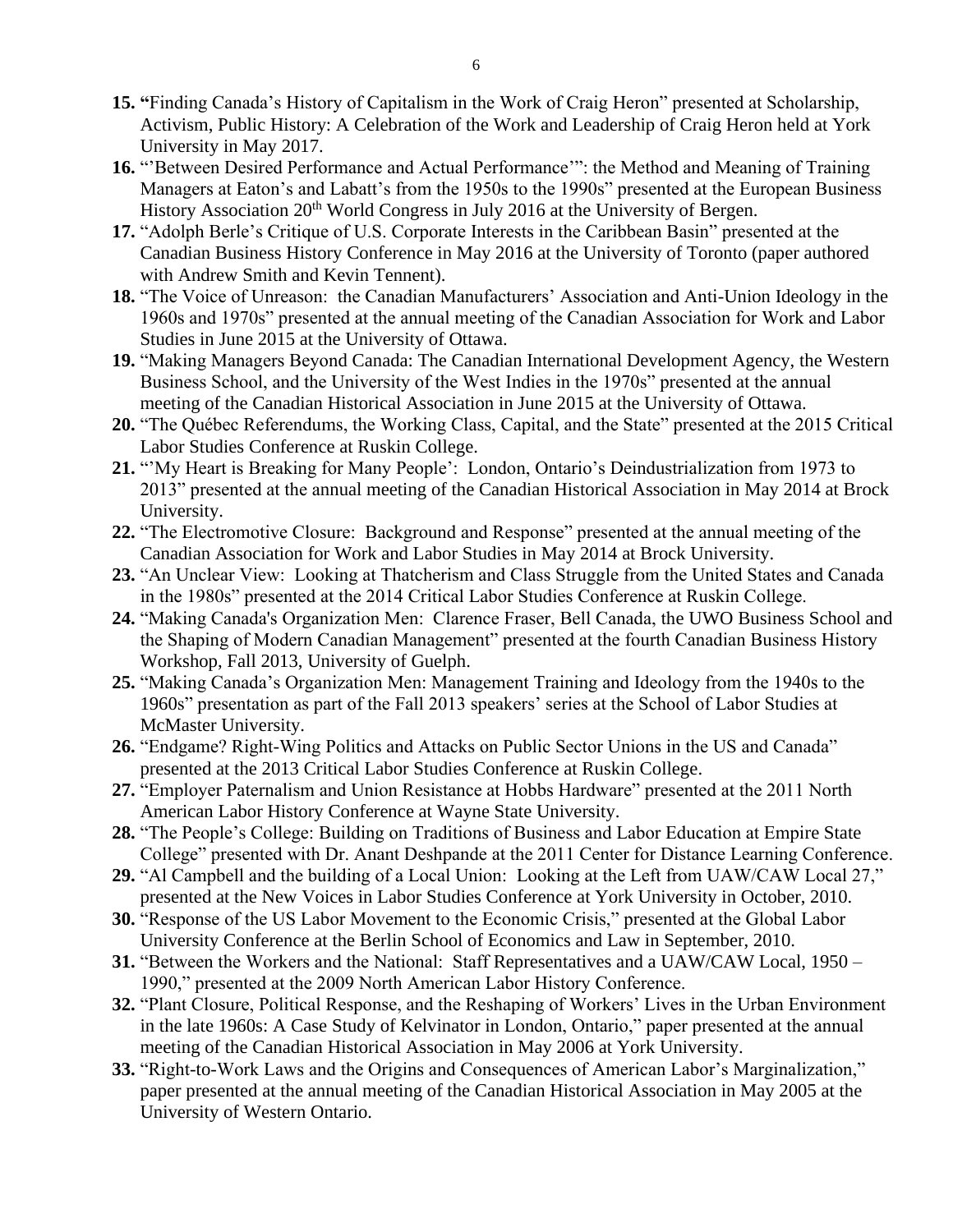**34.** Invited to present a lecture discussion at an event hosted by SUNY – Empire State College and the New York Labor History Association in May 2002. The development and impact of Right-to-Work laws in the United States was the discussion topic.

"

## **Other Scholarly Activity:**

- Member at Large member on the Canadian Committee on Labour History (CCLH) board, 2022-.
- External dissertation examiner for Kristene Coller, St. Mary's University, Halifax, Nova Scotia, Dissertation title: "Americanization and the Development of Management Studies in Canada," 2021.
- Manuscript reviewer for Between the Lines Books, Co-convener of a Business History Reading Group that meets through the University of Toronto, 2021-.
- Manuscript reviewer for Routledge, 2020.
- Article reviewer for *Academy of Management Learning and Education* (Academy of Management), 2020.
- Member of the board of directors of the Canadian Business History Association (CBHA), 2020-
- Business History division chair for the Administrative Studies Association of Canada (ASAC), 2020- Insight Grant reviewer for the Social Science and Humanities Research Council of Canada (SSHRC), 2020.
- *Journal of Management History* (Emerald) Editorial Advisory Board member, 2019-.
- Article reviewer for *Labour/Le Travail* (Athabasca University Press), 2019.
- Dissertation committee member in the University of Phoenix Doctorate of Management in Organizational Leadership. Student is Sheila Homalon and the dissertation title is "VA Prosthetic Organizational Leadership Challenges: A Qualitative Exploratory Multiple-Case Study," 2019-.
- Business History division program editor for the Administrative Studies Association of Canada (ASAC), 2019-2020.
- Conference submission reviewer for the Academy of Management meetings in Chicago, Boston, and Vancouver 2018-2020.
- Business History division program coordinator for the Administrative Studies Association of Canada (ASAC), 2018-2019.
- Article reviewer for *Management Learning* (SAGE), 2018.
- Article reviewer for *Management and Organizational History* (Taylor & Francis), 2017.
- Article reviewer for *Human Relations* (SAGE), 2017.
- Editor of the *Fabriks* book series published by Athabasca University Press, 2015 2017.
- Review editor and member of the editorial board for *International Labor and Working-Class History (ILWCH* - Cambridge University Press*)*, 2013-2015.
- President of the Canadian Committee on Labor History (CCLH), 2016 2018.
- Vice-President of the Canadian Committee on Labor History (CCLH), 2014 2016.
- Member of the Eugene Forsey Prize committee for the CCLH, 2014, 2019 2020.
- Article reviewer for *Oral History Forum*, 2012.
- Article reviewer for *Alternate Routes: A Journal of Critical Social Research* (Athabasca University Press), 2012.
- Manuscript reviewer for Penn/Well Books, 2012.
- Manuscript reviewer for Athabasca University Press, 2011.

## **Academic Awards:**

• SUNY Chancellor's Award for Excellence in Scholarship and Creative Activities, 2021.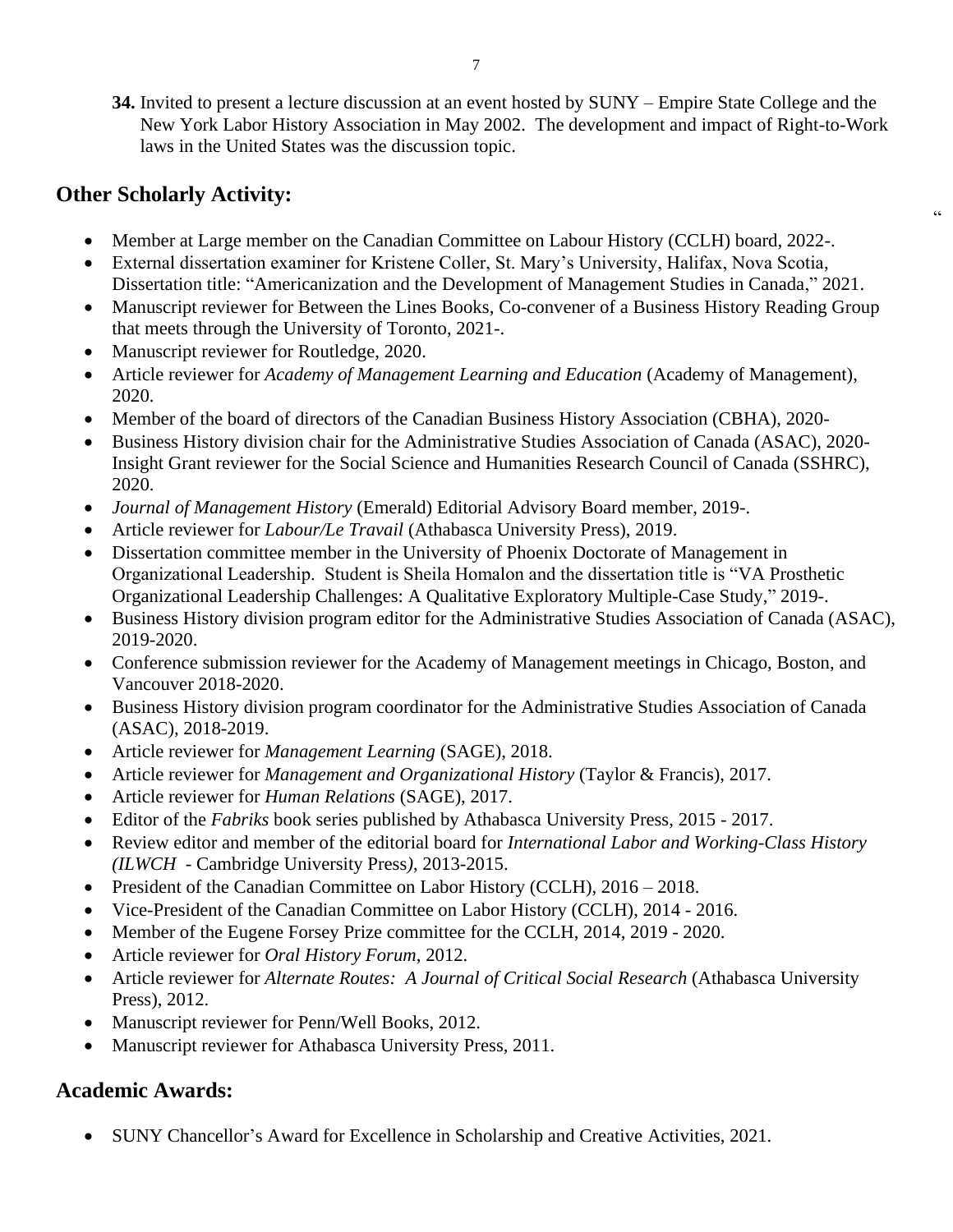- Susan H. Turben Award for Excellence in Scholarship: Empire State College, 2020.
- Listed in *Who's Who Among Students in American Universities and Colleges* 2001 2002.
- Winner of the 2000 Rosa Parks Fellowship: SUNY Empire State College.

# **Funding Awards:**

- Canadian Business History Association Research Grant awarded in 2016 and 2017.
- Empire State College Faculty Development funding received in 2011 2019.
- Social Science and Humanities Research Council of Canada (SSHRC) small research award in 2012 (\$8,000). Co-investigator on a plant closure research project with Dr. Stephanie Ross (principal investigator, York University) and Janet Dassinger (McMaster University).

# **Faculty Duties, Empire State College – SUNY:**

- Developed a new Advanced Graduate Certificate in Labor Studies, 2020 (under review at New York State Department of Education).
- Chair of Graduate Liberal Arts and Science, 2016-2019
- Chair of Graduate Policy Programs, 2015-2016.
- Initiated development of a new MS in Mental Health Counseling, 2015.
- Helped develop the proposal for the MA in Work and Labor Studies for the International Association of Machinists and Aerospace Workers.
- Member of the University of the West Indies team, 2015.
- Coordinator of the MA in Work and Labor Policy. Coordinator duties include hiring and assisting adjunct instructors, term prep, overseeing course revisions, some outreach, 2010-.
- Labor Studies Area of Study convener, 2013-2017.
- Introduced a revised curriculum in the MA in Labor and Policy Studies, and renamed the program MA in Work and Labor Policy, 2012.
- Developed a new advanced graduate certificate in Public Sector Labor and Employment Policy, 2011
- Developed a new advanced graduate certificate in Workforce Development. 2014.

# **Institutional Service, Empire State College - SUNY:**

- Member of the college-wide Academic Program Development Plan committee, 2022.
- Member of the committee for a new Dean of the School for Graduate Studies, 2021.
- Member of the Empire State College Foundation Awards Committee, 2021.
- Empire State College United University Professions Chapter Vice President of Academics, 2021-.
- Member of the search committee for a new Dean of the Harry J. Van Arsdale Jr. School of Labor Studies, 2021.
- School for Graduate Studies representative on the college Senate, 2020-2021.
- Graduate Liberal Arts and Science alternate member of the Graduate Studies and Policy Committee (GSPC), 2020-2021.
- Member of the search for an Assistant Dean of the School for Graduate Studies, 2019.
- Co-chaired a search for an Assistant Professor of Information Technology for the School for Graduate Studies, 2019.
- Member of the Center for Mentoring, Learning, and Academic Innovation (CMLAI) New Mentor Orientation Planning Committee, 2019-.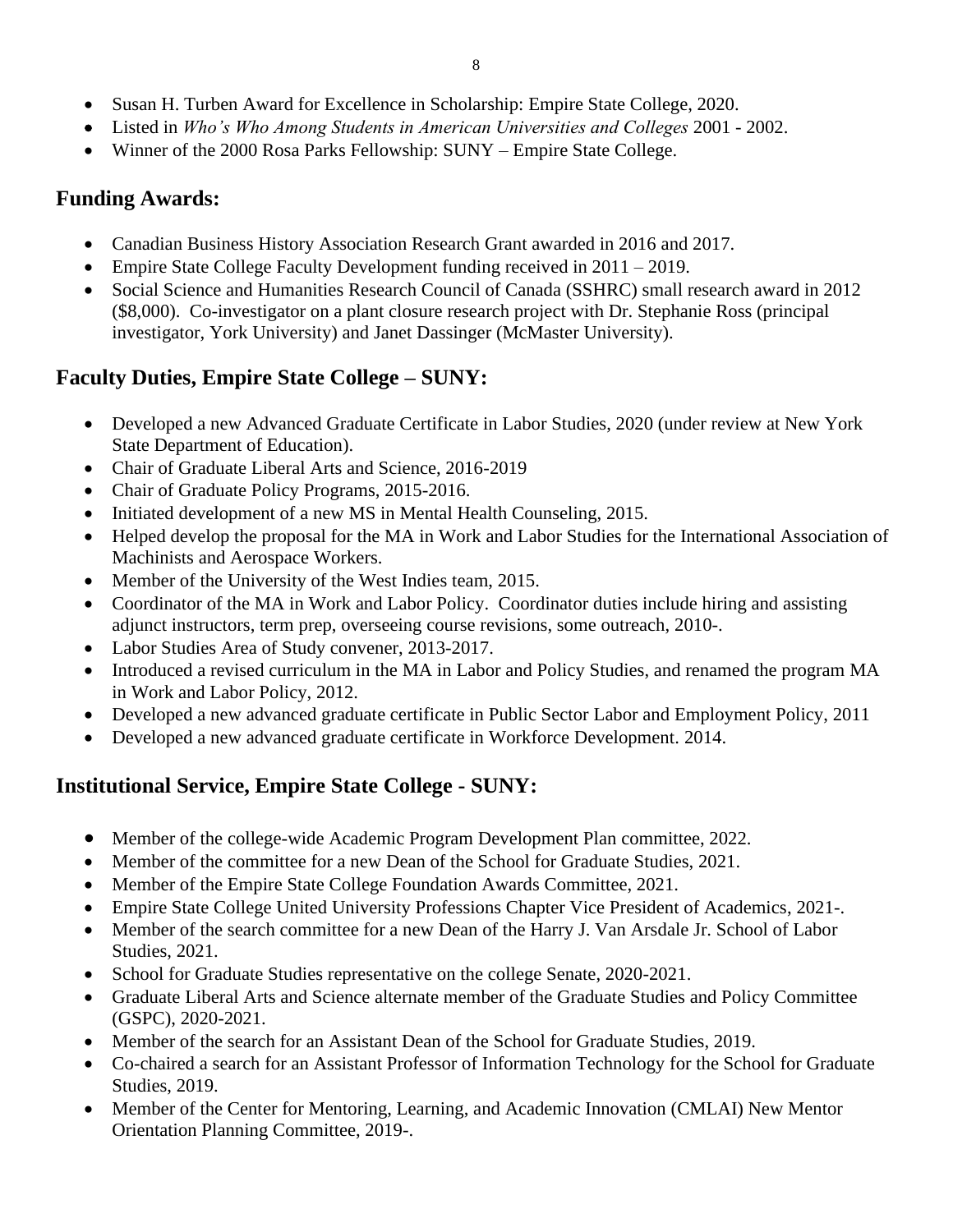- Member of the committee for a new Dean of the School for Graduate Studies, 2018.
- Member of the search committee for an Associate Dean of the Harry J. Van Arsdale Jr. Labor Studies Center at Empire State College, 2018.
- Member of the search for a new support staff position in the School for Graduate Studies, 2018.
- School for Graduate Studies member of the college Senate, 2015-2016.
- Co-chair of the School for Graduate Studies faculty caucus, 2014-2016.
- Member of the Program Planning and Budget Committee (PPBC), 2013-2015.
- Chair of the Graduate Studies and Policy Committee (GSPC) and member of the college Senate, 2013 2014.
- Member of Centre for Mentoring and Learning Advisory Committee, 2012-2014.
- Past member of the Academic Quality Committee in the Center for Distance Learning, 2010-2011.
- Past member of the Academic Review Committee in the Center for Distance Learning, 2011-2012.
- Delegate to the United University Professions Assembly, 2013-2017.
- Member of the Morton Bahr Scholarship Committee, 2010-.
- Responsible for selecting the recipients of the Rosa Parks Scholarship and David Yamada Scholarship, both of which are offered to students in the Master of Arts in Work and Policy Studies, 2010-2017.
- Empire State College graduate faculty representative to the Jack Kent Cooke Foundation, 2011-2014.
- Member of the committee to review General Education Requirements for Critical Thinking, 2011.
- Member of the search committee for a new Vice Provost of Academic Programs, 2015
- Member of the search committee for a new Dean of the School for Graduate Studies, 2014
- Member of the search committee for a new tenure-track faculty member in the Master of Business Administration program, 2013.

# **Selected Courses Taught 2005 to 2022:**

Empire State College 1 Union Avenue Saratoga Springs, New York United States of America 12866

- Managing Human Capital
- Workforce Development Policy
- Final Project
- Final Project Design (graduate course, online and seminar)
- Labor Policy in America/History of Labor and Policy (graduate course, now online)
- Global Work/Globalization (graduate course, online)
- Corruption in America (undergraduate Lebanon program course)
- Open, Closed, Virtual, and Redrawn Borders in the Context of Pandemics (undergraduate Lebanon program course).
- Working in America/Current Issues Facing Labor (graduate course, online)
- Collective Bargaining in the Public Sector (graduate course, online)
- Labor-Management Relations (graduate course, online)
- Policy Formation in Unions (graduate course, online)
- Theories of the Labor Movement (graduate course, online)
- Work and Labor Studies (graduate course, online and seminar)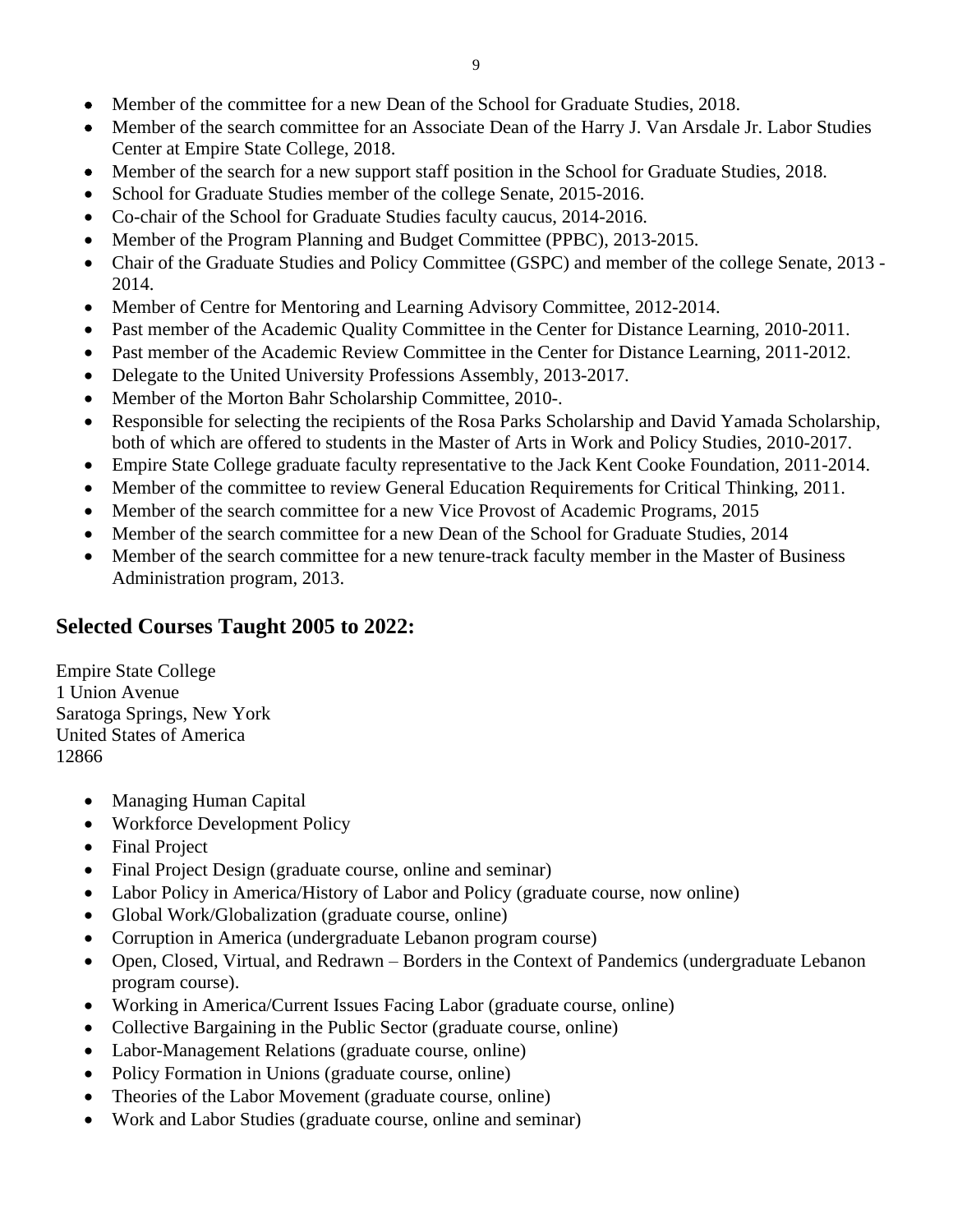- United States Labor History (undergraduate course, online)
- Public Sector Labor Relations (undergraduate course, online)

MA Final Projects supervised to completion as first reader:

A.D. Marquis, A. Korn. N. Gratch, V. Major, K. Loera, G. Simmons, A. Gault, R. Golding, K. Malloy, J. Ramjohn, K. Friedman, S. Ives, V. Giarratano, M. Newman, K. Gordon, E. Sullivan, G. James, D. Schiller, S. Holtz, N. Tacneaux, D. Richards, D. Schiller, L. Zaginailo, L. Damon, A. Paccelli, S. Yurka, S. Serbay, W. Reuter, L. Savage, M. Coffey, S. Levitt, S. Burgos, K. Lindemann, K. Mullings, M. Chapman, H. Aunkst, A. Melancon, M. Horton, J. Meehan, E. Mahns, E. Cresswell, L. Zarpentine, E. Sullivan, G. James, T. Manning, M. Klaehn, L. Boyse

#### **Other Teaching Experience:**

Fanshawe College 1001 Fanshawe College Blvd P.O. Box 7005 London, Ontario N5Y 5R6

Ontario Management Development Program (discontinued)

• Fall 2005 - Fall 2007: Taught two sections of Effective Labor Relations, and two of Critical and Creative Thinking.

The University of Western Ontario (now Western University Canada) Continuing Studies Downtown Campus - Galleria London 240 355 Wellington Street London, ON N6A 3N7

Spring 2007 – Spring 2010: Taught nine online sessions of Introduction to Labour Relations and five sections of that course in-class; also taught six sections of Introduction to Human Resource Management.

McMaster University Labor Studies Department Kenneth Taylor Hall, Room 707 1280 Main Street West Hamilton, Ontario Canada L8S 4L8

> • Fall 2009: An Introduction to the Canadian Labor Movement. Course director and supervised three tutorial assistants.